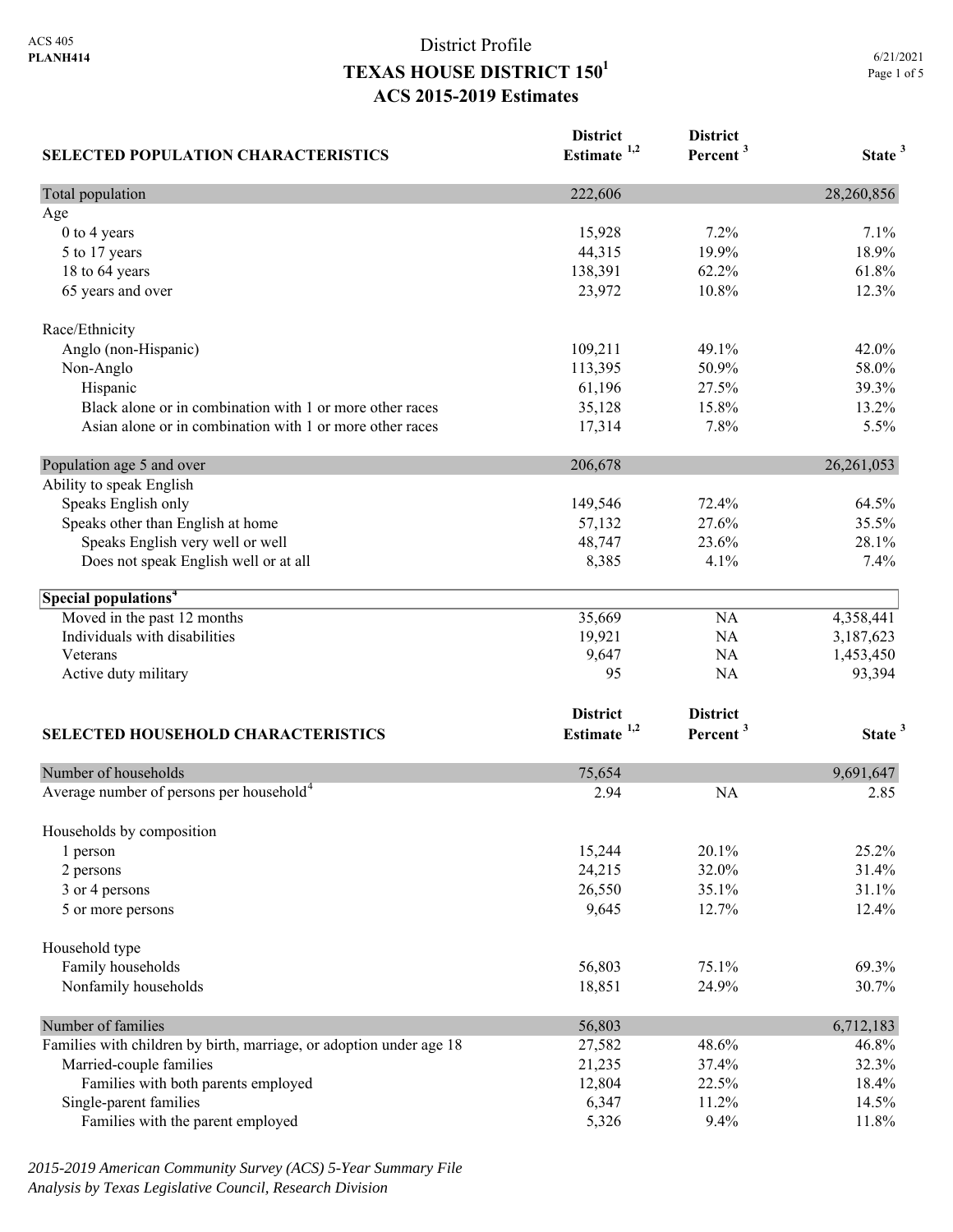| <b>SELECTED EDUCATION CHARACTERISTICS</b>                                | <b>District</b><br>Estimate <sup>1,2</sup> | <b>District</b><br>Percent <sup>3</sup> | State <sup>3</sup> |
|--------------------------------------------------------------------------|--------------------------------------------|-----------------------------------------|--------------------|
|                                                                          |                                            |                                         |                    |
| Population age 3 and over enrolled in school                             | 61,085                                     |                                         | 7,681,758          |
| School status                                                            |                                            |                                         |                    |
| In preschool (public and private)                                        | 3,683                                      | $6.0\%$                                 | 6.0%               |
| In kindergarten, elementary, middle, or high school (public and private) | 43,850                                     | 71.8%                                   | 69.8%              |
| In preschool through 12th grade (public only)                            | 41,372                                     | 67.7%                                   | 68.8%              |
| In college, graduate, or professional school                             | 13,552                                     | 22.2%                                   | 24.3%              |
| Population age 25 and over                                               | 144,013                                    |                                         | 18, 131, 554       |
| <b>Educational attainment</b>                                            |                                            |                                         |                    |
| Bachelor's degree or higher                                              | 54,452                                     | 37.8%                                   | 29.9%              |
| Less than high school graduate                                           | 11,106                                     | 7.7%                                    | 16.3%              |
|                                                                          | <b>District</b>                            | <b>District</b>                         |                    |
| <b>SELECTED LABOR CHARACTERISTICS</b>                                    | Estimate $1,2$                             | Percent <sup>3</sup>                    | State <sup>3</sup> |
| Civilian employed population age 16 and over                             | 113,151                                    |                                         | 13,253,631         |
| Civilian employment sector                                               |                                            |                                         |                    |
| Private sector                                                           | 93,003                                     | 82.2%                                   | 80.1%              |
| Government sector                                                        | 12,352                                     | 10.9%                                   | 13.0%              |
| Self-employed                                                            | 7,626                                      | 6.7%                                    | 6.7%               |
| Industry for civilian employed population                                |                                            |                                         |                    |
| Agriculture, forestry, fishing, hunting, and mining                      | 4,882                                      | 4.3%                                    | $3.0\%$            |
| Construction                                                             | 7,193                                      | 6.4%                                    | 8.6%               |
| Manufacturing                                                            | 10,218                                     | $9.0\%$                                 | 8.5%               |
| Wholesale trade                                                          | 5,094                                      | 4.5%                                    | 2.9%               |
| Retail trade                                                             | 14,579                                     | 12.9%                                   | 11.4%              |
| Transportation and warehousing and utilities                             | 8,715                                      | 7.7%                                    | 5.9%               |
| Information                                                              | 1,586                                      | 1.4%                                    | 1.7%               |
| Finance and insurance, and real estate and rental and leasing            | 7,290                                      | 6.4%                                    | 6.7%               |
| Professional, scientific, management, administrative, and waste mgmt.    | 15,222                                     | 13.5%                                   | 11.5%              |
| Educational services and health care and social assistance               | 23,040                                     | 20.4%                                   | 21.6%              |
| Arts, entertainment, recreation, accommodation, and food services        | 8,014                                      | 7.1%                                    | 9.2%               |
| Other services, except public administration                             | 4,837                                      | 4.3%                                    | 5.2%               |
| Public administration                                                    | 2,481                                      | 2.2%                                    | 4.0%               |
| Population age 16 to 64                                                  | 144,913                                    |                                         | 18,273,711         |
| Worked at all in the past 12 months                                      | 115,122                                    | 79.4%                                   | 75.4%              |
| Worked 50-52 weeks                                                       | 93,834                                     | 64.8%                                   | 59.0%              |
| Usually worked 35 or more hours per week                                 | 83,617                                     | 57.7%                                   | 52.2%              |
| Usually worked less than 35 hours per week                               | 10,217                                     | 7.1%                                    | 6.8%               |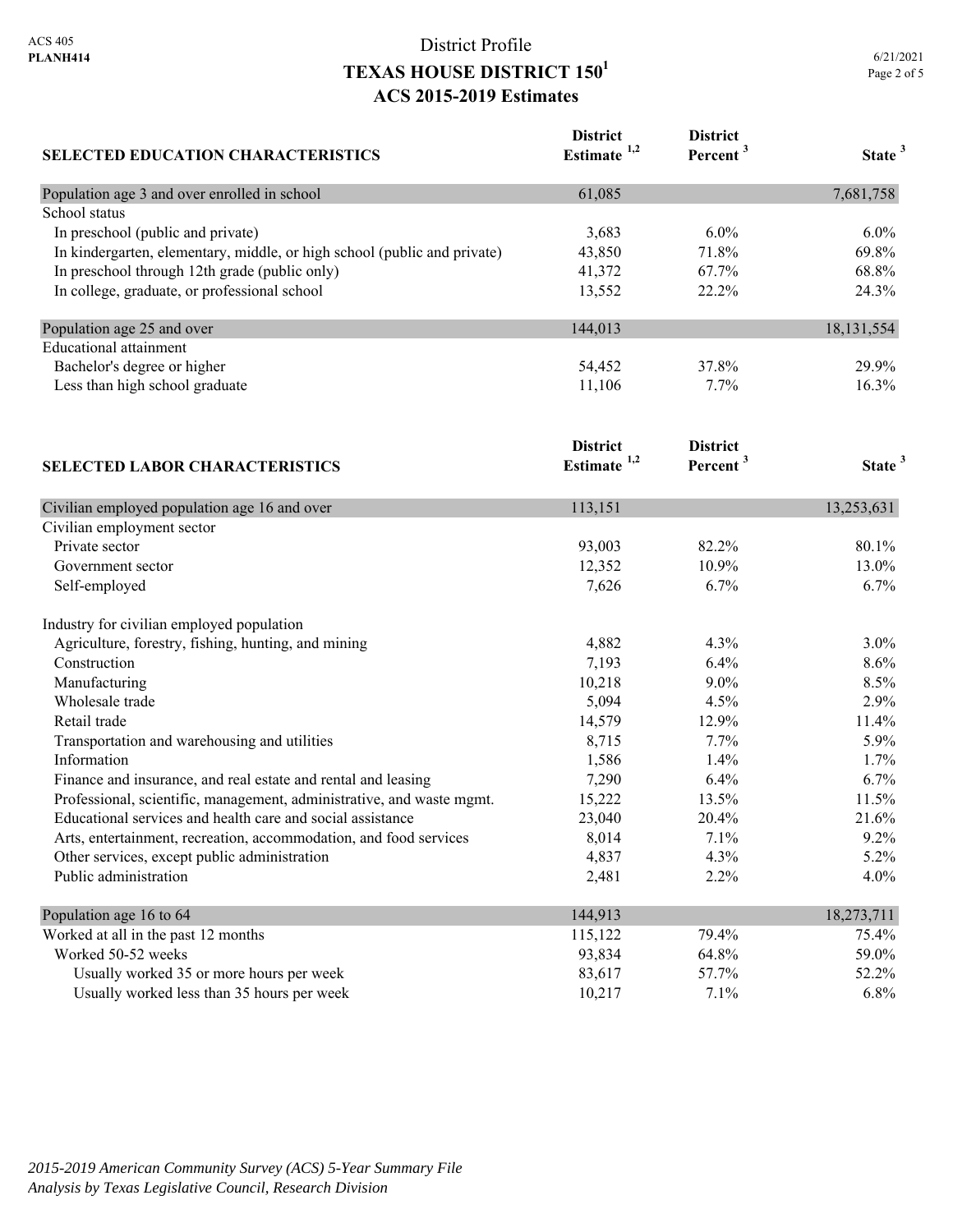| <b>SELECTED LABOR CHARACTERISTICS (continued)</b>               | <b>District</b><br>Estimate <sup>1,2</sup> | <b>District</b><br>Percent <sup>3</sup> | State <sup>3</sup> |
|-----------------------------------------------------------------|--------------------------------------------|-----------------------------------------|--------------------|
| Workers age 16 and over                                         | 111,352                                    |                                         | 13,115,511         |
| Means of transportation to work                                 |                                            |                                         |                    |
| Public transportation                                           | 1,807                                      | 1.6%                                    | 1.4%               |
| Private vehicle                                                 | 101,362                                    | 91.0%                                   | 90.5%              |
| Walk / bicycle / motorcycle                                     | 1,309                                      | 1.2%                                    | 1.9%               |
| Taxi / other means                                              | 1,288                                      | 1.2%                                    | 1.2%               |
| Worked at home                                                  | 5,586                                      | 5.0%                                    | 5.0%               |
| Travel time to work <sup>5</sup>                                |                                            |                                         |                    |
| Less than 15 minutes                                            | 14,279                                     | 12.8%                                   | 23.6%              |
| 15 minutes to 29 minutes                                        | 36,100                                     | 32.4%                                   | 34.2%              |
| 30 minutes to 44 minutes                                        | 27,368                                     | 24.6%                                   | 20.8%              |
| 45 minutes to 59 minutes                                        | 13,730                                     | 12.3%                                   | 8.3%               |
| 60 minutes or more                                              | 14,289                                     | 12.8%                                   | 8.1%               |
|                                                                 | <b>District</b>                            | <b>District</b>                         |                    |
| <b>SELECTED INCOME CHARACTERISTICS</b>                          | Estimate <sup>1,2</sup>                    | Percent <sup>3</sup>                    | State <sup>3</sup> |
| Persons in poverty <sup>6</sup>                                 | 16,943                                     | 7.6%                                    | 14.7%              |
| Per capita income <sup>4</sup>                                  | \$38,612                                   | NA                                      | \$31,277           |
| Number of households                                            | 75,654                                     |                                         | 9,691,647          |
| Annual household income                                         |                                            |                                         |                    |
| Less than \$10,000                                              | 2,306                                      | 3.0%                                    | 6.1%               |
| \$10,000 to \$24,999                                            | 4,789                                      | 6.3%                                    | 12.9%              |
| \$25,000 to \$49,999                                            | 13,359                                     | 17.7%                                   | 21.8%              |
| \$50,000 to \$99,999                                            | 23,193                                     | 30.7%                                   | 30.1%              |
| \$100,000 to \$199,999                                          | 23,059                                     | 30.5%                                   | 21.7%              |
| \$200,000 and over                                              | 8,948                                      | 11.8%                                   | 7.4%               |
| Households with social security income                          | 16,481                                     | 21.8%                                   | 25.6%              |
| Households with supplemental security income (SSI)              | 1,891                                      | 2.5%                                    | 4.7%               |
| Households with public assistance income <sup>7</sup>           | 1,145                                      | 1.5%                                    | 1.4%               |
| Households that received food stamps/SNAP in the past 12 months | 5,281                                      | 7.0%                                    | 11.8%              |
| Number of families living in poverty                            | 3,464                                      |                                         | 759,269            |
| With related children under age 18                              | 2,646                                      | 76.4%                                   | 77.1%              |
| Married couple families                                         | 923                                        | 26.6%                                   | 26.2%              |
| Single-parent families                                          | 1,723                                      | 49.7%                                   | 50.9%              |
| Female head of household                                        | 1,553                                      | 44.8%                                   | 44.4%              |
| Male head of household                                          | 170                                        | 4.9%                                    | 6.4%               |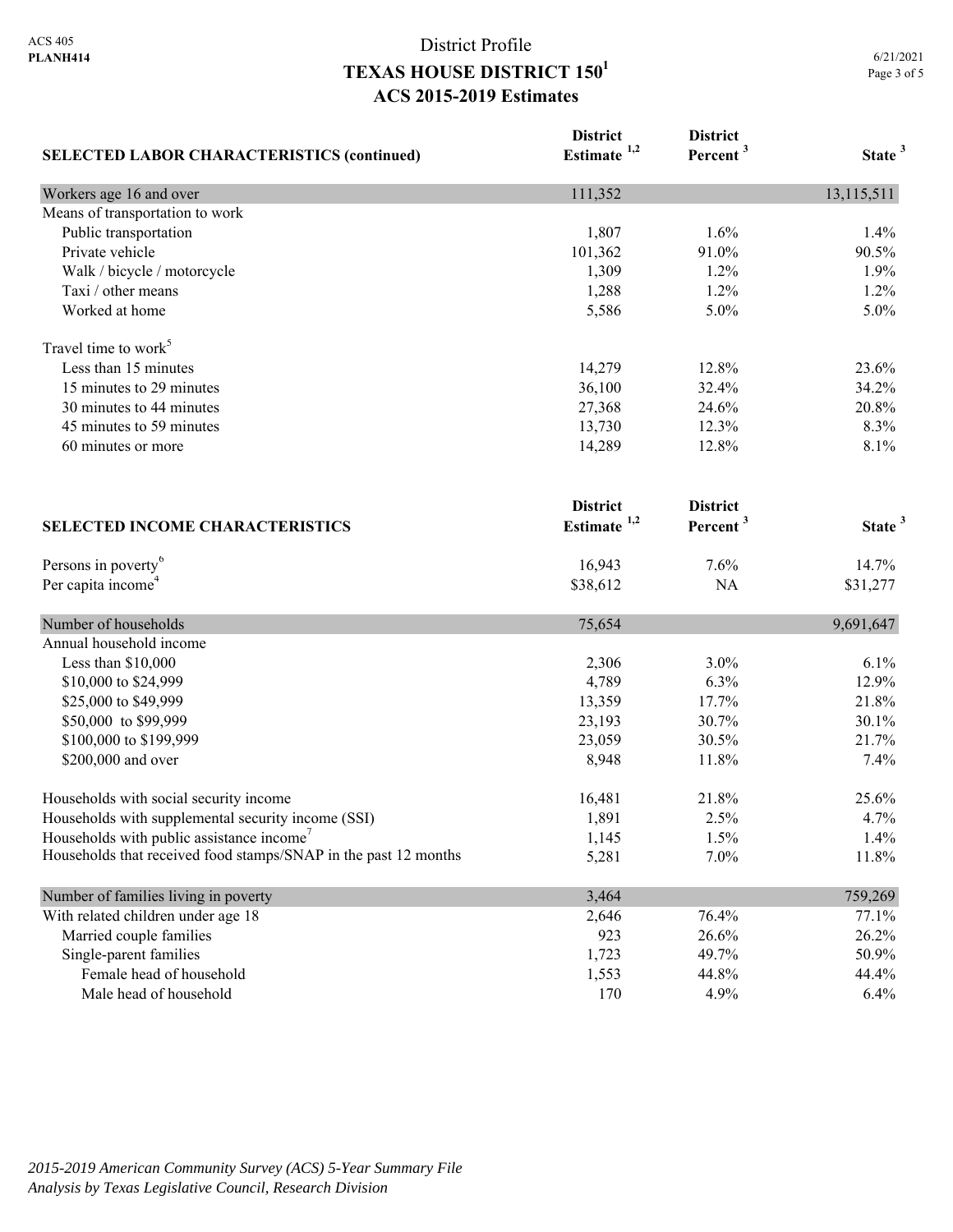6/21/2021 Page 4 of 5

| <b>SELECTED HOUSING CHARACTERISTICS</b>                                             | <b>District</b><br>Estimate $1,2$ | <b>District</b><br>Percent <sup>3</sup> | State <sup>3</sup> |
|-------------------------------------------------------------------------------------|-----------------------------------|-----------------------------------------|--------------------|
| Number of housing units                                                             | 81,344                            |                                         | 10,937,026         |
| Age of housing                                                                      |                                   |                                         |                    |
| Built in 2010 or later                                                              | 17,828                            | 21.9%                                   | 10.4%              |
| Built between 2000 and 2009                                                         | 20,964                            | 25.8%                                   | 19.3%              |
| Built between 1990 and 1999                                                         | 10,360                            | 12.7%                                   | 15.2%              |
| Built between 1970 and 1989                                                         | 28,905                            | 35.5%                                   | 31.4%              |
| Built before 1970                                                                   | 3,287                             | 4.0%                                    | 23.7%              |
| Occupancy status                                                                    |                                   |                                         |                    |
| Owner-occupied                                                                      | 52,556                            | 64.6%                                   | 54.9%              |
| Renter-occupied                                                                     | 23,098                            | 28.4%                                   | 33.7%              |
| Vacant                                                                              | 5,690                             | 7.0%                                    | 11.4%              |
| Median gross rent (contract rent plus estimated utility and fuel cost) <sup>4</sup> | \$1,272                           | NA                                      | \$1,045            |
| Median value of owner-occupied housing units <sup>4</sup>                           | \$207,500                         | <b>NA</b>                               | \$172,500          |
| Number of owner-occupied housing units                                              | 52,556                            |                                         | 6,004,802          |
| Value of owner-occupied housing                                                     |                                   |                                         |                    |
| Less than \$50,000                                                                  | 1,333                             | 2.5%                                    | 8.9%               |
| \$50,000 to \$99,999                                                                | 1,861                             | 3.5%                                    | 16.5%              |
| \$100,000 to \$199,999                                                              | 21,768                            | 41.4%                                   | 32.2%              |
| \$200,000 to \$499,999                                                              | 23,598                            | 44.9%                                   | 34.8%              |
| \$500,000 and above                                                                 | 3,996                             | 7.6%                                    | 7.6%               |
| Selected monthly owner costs as a percentage of household income <sup>8</sup>       |                                   |                                         |                    |
| 35 percent or more                                                                  | 8,050                             | 15.3%                                   | 15.3%              |
| 20 to 34.9 percent                                                                  | 14,025                            | 26.7%                                   | 24.9%              |
| Less than 20 percent                                                                | 30,177                            | 57.4%                                   | 59.0%              |
| Vehicles available in owner-occupied housing units                                  |                                   |                                         |                    |
| No vehicle                                                                          | 511                               | $1.0\%$                                 | 2.1%               |
| One or more vehicles                                                                | 52,045                            | 99.0%                                   | 97.9%              |
| Number of renter-occupied housing units                                             | 23,098                            |                                         | 3,686,845          |
| Gross rent <sup>9</sup>                                                             |                                   |                                         |                    |
| Less than \$500                                                                     | 161                               | 0.7%                                    | 6.2%               |
| \$500 to \$749                                                                      | 1,689                             | 7.3%                                    | 13.4%              |
| \$750 to \$999                                                                      | 4,151                             | 18.0%                                   | 24.2%              |
| \$1,000 to \$1,249                                                                  | 4,852                             | 21.0%                                   | 20.7%              |
| \$1,250 and above                                                                   | 11,516                            | 49.9%                                   | 30.5%              |
| Gross rent as a percentage of household income <sup>8</sup>                         |                                   |                                         |                    |
| 35 percent or more                                                                  | 8,133                             | 35.2%                                   | 35.9%              |
| 20 to 34.9 percent                                                                  | 7,974                             | 34.5%                                   | 32.1%              |
| Less than 20 percent                                                                | 5,975                             | 25.9%                                   | 24.9%              |
| Vehicles available in renter-occupied housing units                                 |                                   |                                         |                    |
| No vehicle                                                                          | 1,176                             | 5.1%                                    | 10.5%              |
| One or more vehicles                                                                | 21,922                            | 94.9%                                   | 89.5%              |